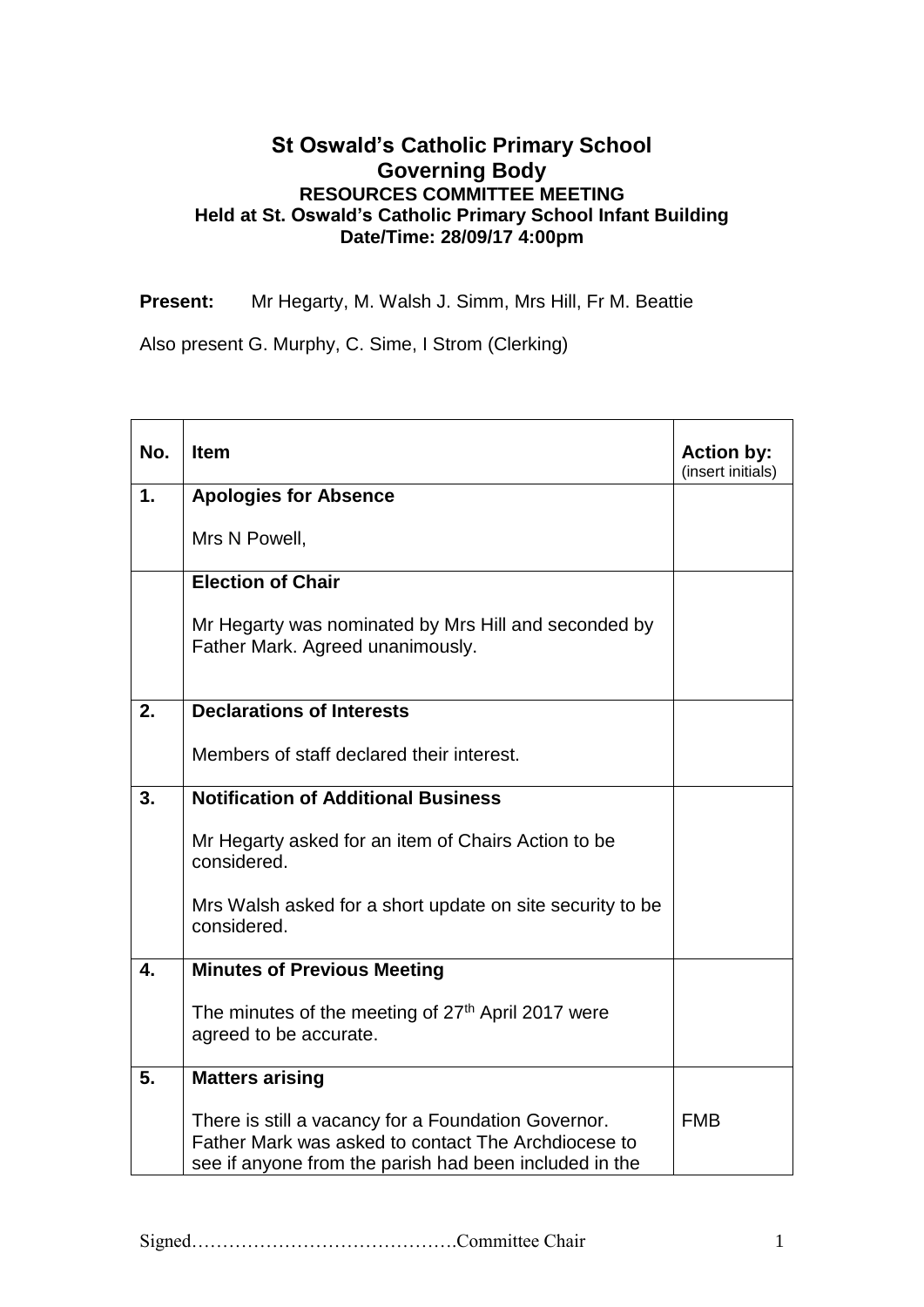|    | most recent list of potential governors.                                                                                                                                                                                                                                                                                                                                                     |  |
|----|----------------------------------------------------------------------------------------------------------------------------------------------------------------------------------------------------------------------------------------------------------------------------------------------------------------------------------------------------------------------------------------------|--|
|    |                                                                                                                                                                                                                                                                                                                                                                                              |  |
|    | A governor asked if any of the TA issues were                                                                                                                                                                                                                                                                                                                                                |  |
|    | ongoing. It was confirmed that no further information                                                                                                                                                                                                                                                                                                                                        |  |
|    | had been received and as such it was felt that the issues                                                                                                                                                                                                                                                                                                                                    |  |
|    | following the restructure had been resolved.                                                                                                                                                                                                                                                                                                                                                 |  |
|    |                                                                                                                                                                                                                                                                                                                                                                                              |  |
|    | A governor asked if any progress had been made<br>with dinner money debt. The outstanding balance has<br>reduced from £5.5k to around £3.2k mainly historic debt.<br>A new process is in place where reminders are sent<br>earlier on as the debt grows and is not allowed to extend<br>beyond £50 per pupil. A number of payment plans are in<br>place to recoup some of the historic debt. |  |
|    | Mrs Walsh updated governors regarding the recruitment<br>of a new phase leader. Mr Murray was the successful<br>candidate and has now taken up his post. He is leading<br>lower KS2 and is head of year 4.                                                                                                                                                                                   |  |
| 6. | <b>Finance Update</b>                                                                                                                                                                                                                                                                                                                                                                        |  |
|    |                                                                                                                                                                                                                                                                                                                                                                                              |  |
|    | <b>Budget Monitoring Report</b>                                                                                                                                                                                                                                                                                                                                                              |  |
|    |                                                                                                                                                                                                                                                                                                                                                                                              |  |
|    | Mr Strom provided governors with an up to date budget                                                                                                                                                                                                                                                                                                                                        |  |
|    | report. It was noted that the report showed the schools<br>current financial position for roughly 6 months (50%) of                                                                                                                                                                                                                                                                          |  |
|    | the financial year however, the staffing costs were 5                                                                                                                                                                                                                                                                                                                                        |  |
|    | months worth (42%) as the September figures were not                                                                                                                                                                                                                                                                                                                                         |  |
|    | yet available. It was noted, that many of the cost centres                                                                                                                                                                                                                                                                                                                                   |  |
|    | were around the expected level of expenditure, although                                                                                                                                                                                                                                                                                                                                      |  |
|    | the report highlighted a number of areas where all                                                                                                                                                                                                                                                                                                                                           |  |
|    | spending had been incurred, for example staff absence                                                                                                                                                                                                                                                                                                                                        |  |
|    | insurance premium. Governors noted that teaching                                                                                                                                                                                                                                                                                                                                             |  |
|    | staff was 39% expenditure and asked why this wasn't                                                                                                                                                                                                                                                                                                                                          |  |
|    | closer to the expected 42%. It was explained that                                                                                                                                                                                                                                                                                                                                            |  |
|    | teacher salaries received an inflationary increase in                                                                                                                                                                                                                                                                                                                                        |  |
|    | September and that they could progress through the                                                                                                                                                                                                                                                                                                                                           |  |
|    | career grades in September and some eligible staff could                                                                                                                                                                                                                                                                                                                                     |  |
|    | also apply to cross the pay scale into the upper grade, so                                                                                                                                                                                                                                                                                                                                   |  |
|    | provision had been made for these possibilities. A<br>governor asked what the current percentage of                                                                                                                                                                                                                                                                                          |  |
|    | budget was taken by staffing. It was confirmed that this                                                                                                                                                                                                                                                                                                                                     |  |
|    | was around 87%. Governors noted this and commented                                                                                                                                                                                                                                                                                                                                           |  |
|    | that this was higher than the recommended levels. This                                                                                                                                                                                                                                                                                                                                       |  |
|    | would need monitoring and the impact assessed and                                                                                                                                                                                                                                                                                                                                            |  |
|    | future staffing decisions may need to take this into                                                                                                                                                                                                                                                                                                                                         |  |
|    | account. Governors recognised that schools had                                                                                                                                                                                                                                                                                                                                               |  |
|    | invested in staffing when budgets were being well                                                                                                                                                                                                                                                                                                                                            |  |
|    | supported, but parents might need to recognise that                                                                                                                                                                                                                                                                                                                                          |  |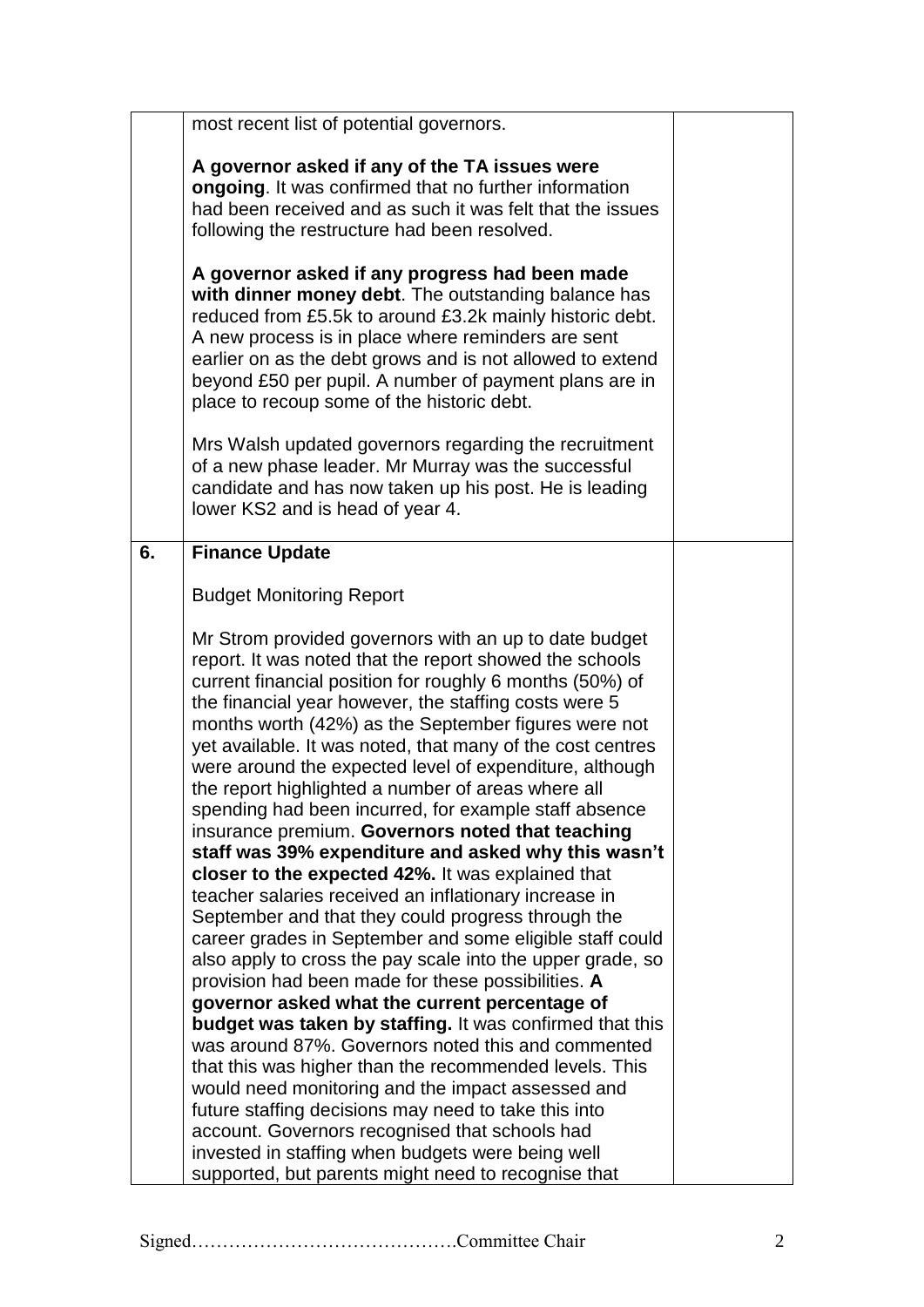|    | falling budgets could have an impact on staffing levels.<br>Governors noted that the supply agency budget was<br>higher than 50% but was significantly below the levels<br>recorded last year.<br>Governors thanked the management and administration<br>staff for their hard work in ensuring the budget remained<br>on track.<br><b>School Fund Audit</b><br>The audit report of the Junior School Fund prepared by<br>Gill Farrington had been previously circulated. It<br>highlighted that the fund was in good shape and<br>suggested a number of ways the administration could be<br>improved. Mr Strom informed the governors that the two<br>school funds, infant and junior, would be joined up in the<br>coming months and a new bank account would be<br>opened. This coincides with the closure of the Old Swan<br>branch of Barclays which both current school funds<br>utilise.                                                                                                                                 |  |
|----|--------------------------------------------------------------------------------------------------------------------------------------------------------------------------------------------------------------------------------------------------------------------------------------------------------------------------------------------------------------------------------------------------------------------------------------------------------------------------------------------------------------------------------------------------------------------------------------------------------------------------------------------------------------------------------------------------------------------------------------------------------------------------------------------------------------------------------------------------------------------------------------------------------------------------------------------------------------------------------------------------------------------------------|--|
| 7. | <b>Premises Update</b>                                                                                                                                                                                                                                                                                                                                                                                                                                                                                                                                                                                                                                                                                                                                                                                                                                                                                                                                                                                                         |  |
|    | <b>Building Works</b>                                                                                                                                                                                                                                                                                                                                                                                                                                                                                                                                                                                                                                                                                                                                                                                                                                                                                                                                                                                                          |  |
|    | It was noted that the building project had not yet<br>physically started. The tender process closed shortly<br>before the summer holidays and the tenders were now<br>being evaluated by Acadis. It was noted that only two<br>tenders were received. Governors asked if there was a<br>reason for the low response. Although this is uncertain,<br>it was agreed that the difficulty with accessing the site<br>was likely to have been a factor. The Archdiocese are<br>looking at the phasing with a view to identifying the work<br>that can be started first. The chair and the head<br>expressed a view that work needs to be done in both<br>buildings and that increase in space was particularly<br>important in the Junior building. Governors asked why<br>this was the case. It was explained that the smaller<br>classrooms, particularly in upper KS2 were not suitable<br>for the children as they grew. Governors agreed that it<br>was important to commence work in both buildings.<br><b>Infant Boilers</b> |  |
|    | The boilers are still in poor repair. Heating and hot water<br>will be part of the larger building project but as this has<br>been delayed, a quote has been received to make short<br>term repairs to ensure that the boilers could cope with<br>the potential demands of the forthcoming winter.                                                                                                                                                                                                                                                                                                                                                                                                                                                                                                                                                                                                                                                                                                                             |  |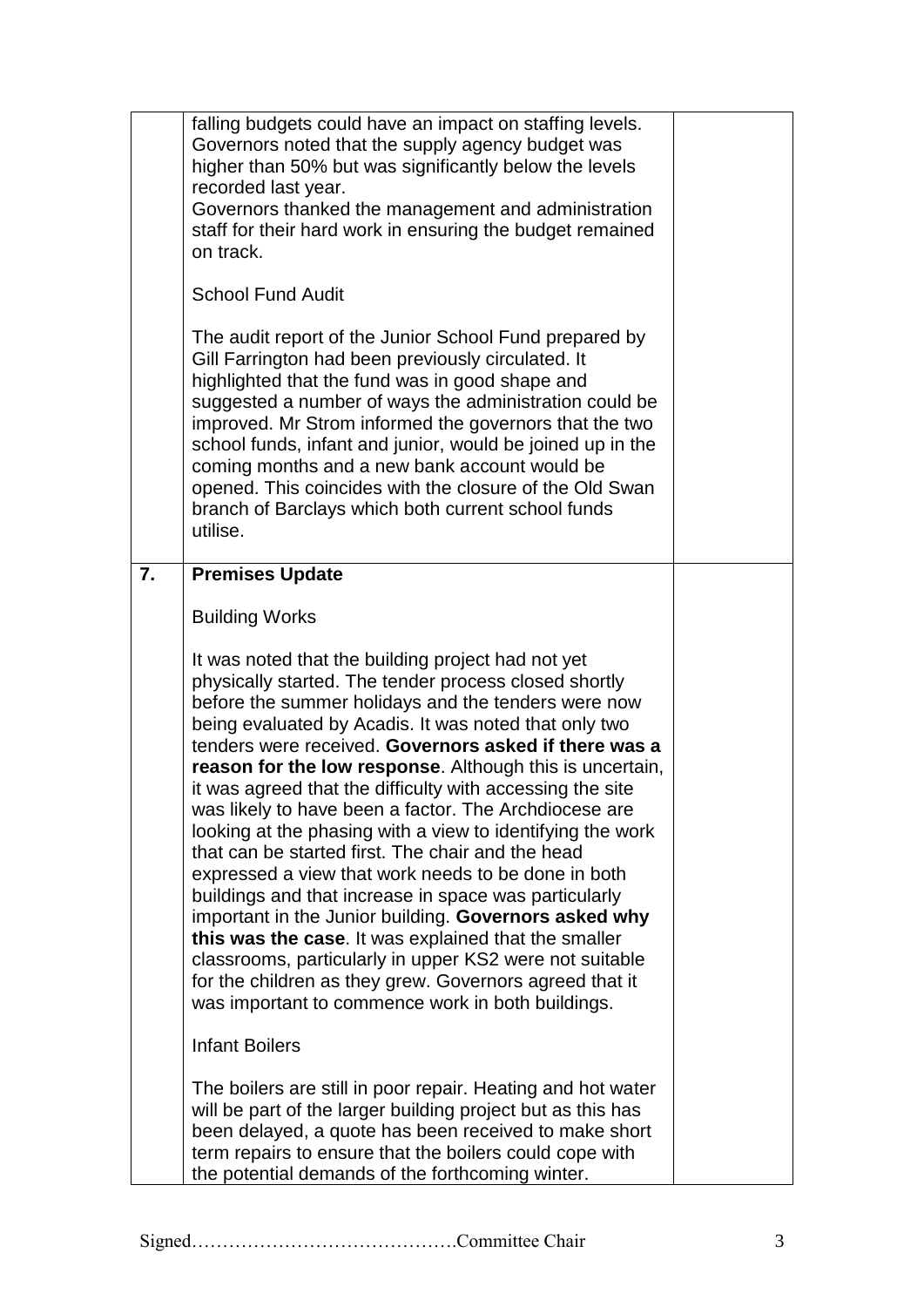|    | Governors agreed to go ahead with the short term<br>repairs.                                                                                                                                                                                                                                                                                                                                                                                                                                                                                                                                                                                                                                                                                                                                                                                                                                                                                                                                                                                                                                                                                                                                                             |    |
|----|--------------------------------------------------------------------------------------------------------------------------------------------------------------------------------------------------------------------------------------------------------------------------------------------------------------------------------------------------------------------------------------------------------------------------------------------------------------------------------------------------------------------------------------------------------------------------------------------------------------------------------------------------------------------------------------------------------------------------------------------------------------------------------------------------------------------------------------------------------------------------------------------------------------------------------------------------------------------------------------------------------------------------------------------------------------------------------------------------------------------------------------------------------------------------------------------------------------------------|----|
|    | <b>Governors Inspection Visit</b>                                                                                                                                                                                                                                                                                                                                                                                                                                                                                                                                                                                                                                                                                                                                                                                                                                                                                                                                                                                                                                                                                                                                                                                        |    |
|    | An inspection visit was carried out last year by Mrs<br>Powell. Volunteers were asked for to conduct a visit this<br>year. Governors asked what the visit entailed. It was<br>explained that it was a tour of the site, making a visual<br>inspection to inform the premises action plan. Mr Hegarty<br>agreed to conduct the visit after half term.                                                                                                                                                                                                                                                                                                                                                                                                                                                                                                                                                                                                                                                                                                                                                                                                                                                                     |    |
|    | <b>Asbestos Report</b>                                                                                                                                                                                                                                                                                                                                                                                                                                                                                                                                                                                                                                                                                                                                                                                                                                                                                                                                                                                                                                                                                                                                                                                                   |    |
|    | Mr Strom informed governors that a new asbestos<br>survey for the Juniors was needed as it was not as up to<br>date as the Infant Survey. He was requesting this to be<br>carried out via Arcadis.                                                                                                                                                                                                                                                                                                                                                                                                                                                                                                                                                                                                                                                                                                                                                                                                                                                                                                                                                                                                                       | IS |
|    | <b>Father Mark asked if the Asbestos report was</b><br>available to contractors and was being signed by<br>them when they attended site. Mr Strom confirmed that<br>the report was available to contractors but would check<br>that it was being signed when viewed by contractors.                                                                                                                                                                                                                                                                                                                                                                                                                                                                                                                                                                                                                                                                                                                                                                                                                                                                                                                                      |    |
| 8. | <b>Staffing Update</b>                                                                                                                                                                                                                                                                                                                                                                                                                                                                                                                                                                                                                                                                                                                                                                                                                                                                                                                                                                                                                                                                                                                                                                                                   |    |
|    | Performance Management                                                                                                                                                                                                                                                                                                                                                                                                                                                                                                                                                                                                                                                                                                                                                                                                                                                                                                                                                                                                                                                                                                                                                                                                   |    |
|    | Mrs Walsh explained that the previous cycle had been<br>completed and the evidence collected would inform the<br>forthcoming meeting of the Pay Review Committee. The<br>new cycle had started and all teachers had been set<br>targets linked to their current roles. This meant that the<br>teachers with a classroom role in KS1 and KS2 had an<br>objective to improve the interventions being provided. A<br>governor asked what were interventions. It was<br>explained that interventions were provided to those<br>children that needed targeted support. This could be as<br>individuals, small groups or large groups. Examples that<br>have been used included the Premiership Readers,<br>targeted at upper KS2, and in particular, the boys to<br>encourage them to read more. PPA and Part Time<br>teachers have a target to integrate themselves with a<br>nominated Year group and to take full part in planning<br>and assessment in those year groups. The EYFS team<br>have a target to creatively plan for the outdoor<br>environment. This will provide continuous provision<br>through both indoor and outdoor settings. All teachers<br>also had a target to improve the teaching and learning of |    |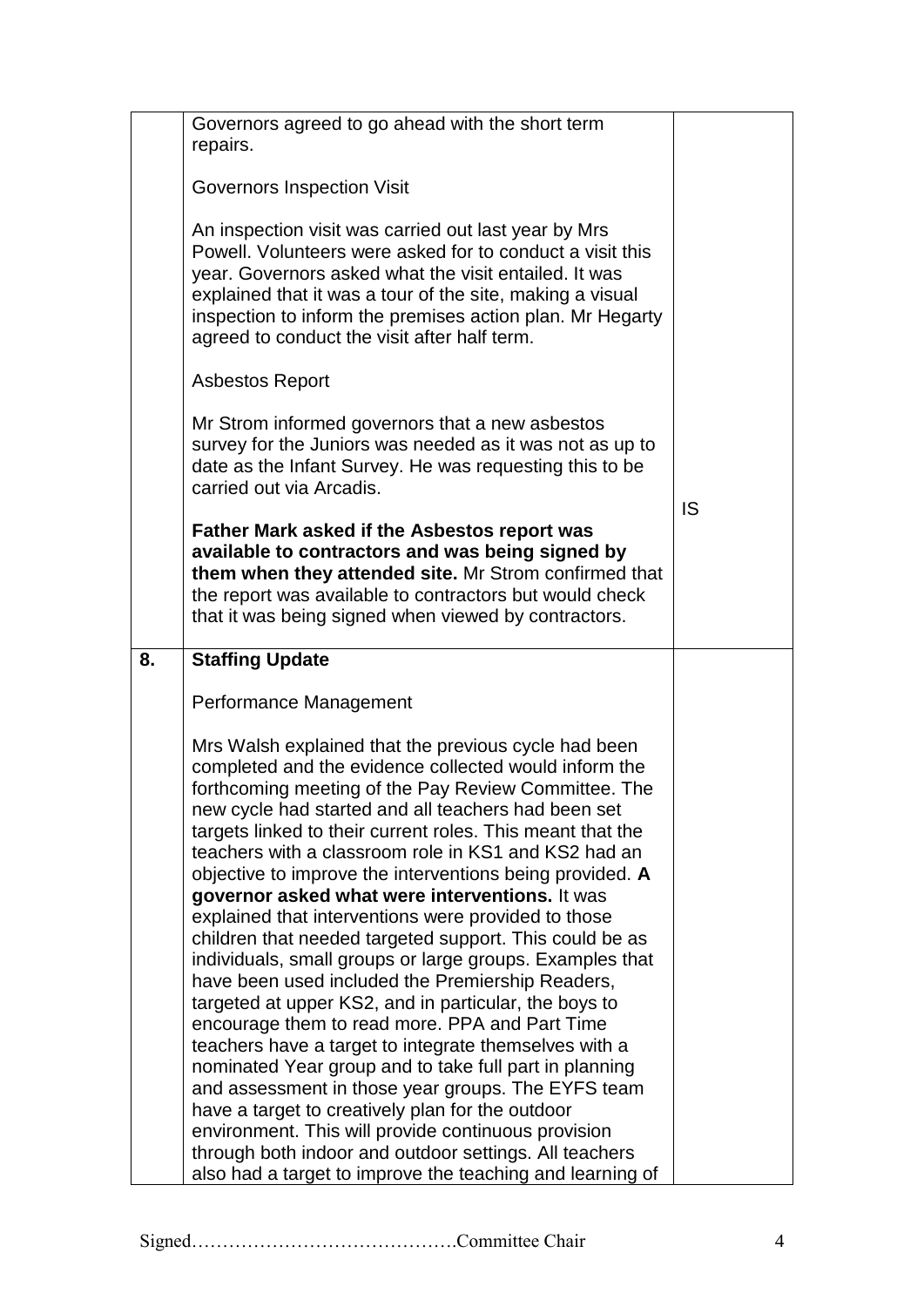|     | computing. This reflects the recent computing audit<br>priorities and also support Ofsted priorities. Teachers<br>have also suggested their third target individually to<br>reflect on their individually responsibilities and subject<br>specialisms.<br><b>Staffing Issues</b><br>Mr Reilly has requested to train as a teacher through the<br>School Direct route training in St Oswald's. He had been<br>considering his future career path and has decided that<br>this was the most fulfilling option. Mrs Walsh explained<br>how the system worked. There would be a grant of £9k<br>to support the salary of Mr Reilly but there would also be<br>a shortfall of around £5k, which the school would need to<br>provide. A governor asked how much contact time<br>would be involved. Mrs Walsh explained that this would<br>develop quickly and he would be expected to be able to<br>take a class solo by the end of the first half term. This<br>could free up another member of staff for other duties<br>and would provide additional flexibility in periods of staff<br>sickness or turnover. A governor asked if it was with a<br>plan on employing Mr Reilly as a teacher following the<br>training. This was confirmed. Mr Reilly has already<br>proven himself as a valuable member of staff and it was<br>felt that he would enhance the teaching staff once<br>qualified. This would be subject to vacancies arising.<br>Governors were concerned by the tight budget and the<br>potential constraints, but felt that the benefits outweighed<br>the costs and agreed to the request.<br>Mrs Yeo requested a return to full time working. This<br>followed a request to become part time which had been<br>agreed by governors last year. Since then her<br>circumstances had changed and she would like to return<br>to full time employment. Governors asked if there was a<br>requirement for additional support from TAs at the<br>moment. It was confirmed that the recent deployment of<br>support staff, as shown in the document circulated with<br>the papers, had covered all of the requirements for the<br>current academic year. Governors decided to decline the<br>request as there was not a business case for additional<br>support. |  |
|-----|--------------------------------------------------------------------------------------------------------------------------------------------------------------------------------------------------------------------------------------------------------------------------------------------------------------------------------------------------------------------------------------------------------------------------------------------------------------------------------------------------------------------------------------------------------------------------------------------------------------------------------------------------------------------------------------------------------------------------------------------------------------------------------------------------------------------------------------------------------------------------------------------------------------------------------------------------------------------------------------------------------------------------------------------------------------------------------------------------------------------------------------------------------------------------------------------------------------------------------------------------------------------------------------------------------------------------------------------------------------------------------------------------------------------------------------------------------------------------------------------------------------------------------------------------------------------------------------------------------------------------------------------------------------------------------------------------------------------------------------------------------------------------------------------------------------------------------------------------------------------------------------------------------------------------------------------------------------------------------------------------------------------------------------------------------------------------------------------------------------------------------------------------------------------------------------------------------------------------------------------------------------------------|--|
| 9.  | Self Evaluation Form - SEF                                                                                                                                                                                                                                                                                                                                                                                                                                                                                                                                                                                                                                                                                                                                                                                                                                                                                                                                                                                                                                                                                                                                                                                                                                                                                                                                                                                                                                                                                                                                                                                                                                                                                                                                                                                                                                                                                                                                                                                                                                                                                                                                                                                                                                               |  |
|     | A copy of the recently updated Self Evaluation Form was<br>tabled for governors to take away and look through in<br>readiness for a discussion at a future meeting.                                                                                                                                                                                                                                                                                                                                                                                                                                                                                                                                                                                                                                                                                                                                                                                                                                                                                                                                                                                                                                                                                                                                                                                                                                                                                                                                                                                                                                                                                                                                                                                                                                                                                                                                                                                                                                                                                                                                                                                                                                                                                                      |  |
| 10. | <b>Planned Expenditure</b>                                                                                                                                                                                                                                                                                                                                                                                                                                                                                                                                                                                                                                                                                                                                                                                                                                                                                                                                                                                                                                                                                                                                                                                                                                                                                                                                                                                                                                                                                                                                                                                                                                                                                                                                                                                                                                                                                                                                                                                                                                                                                                                                                                                                                                               |  |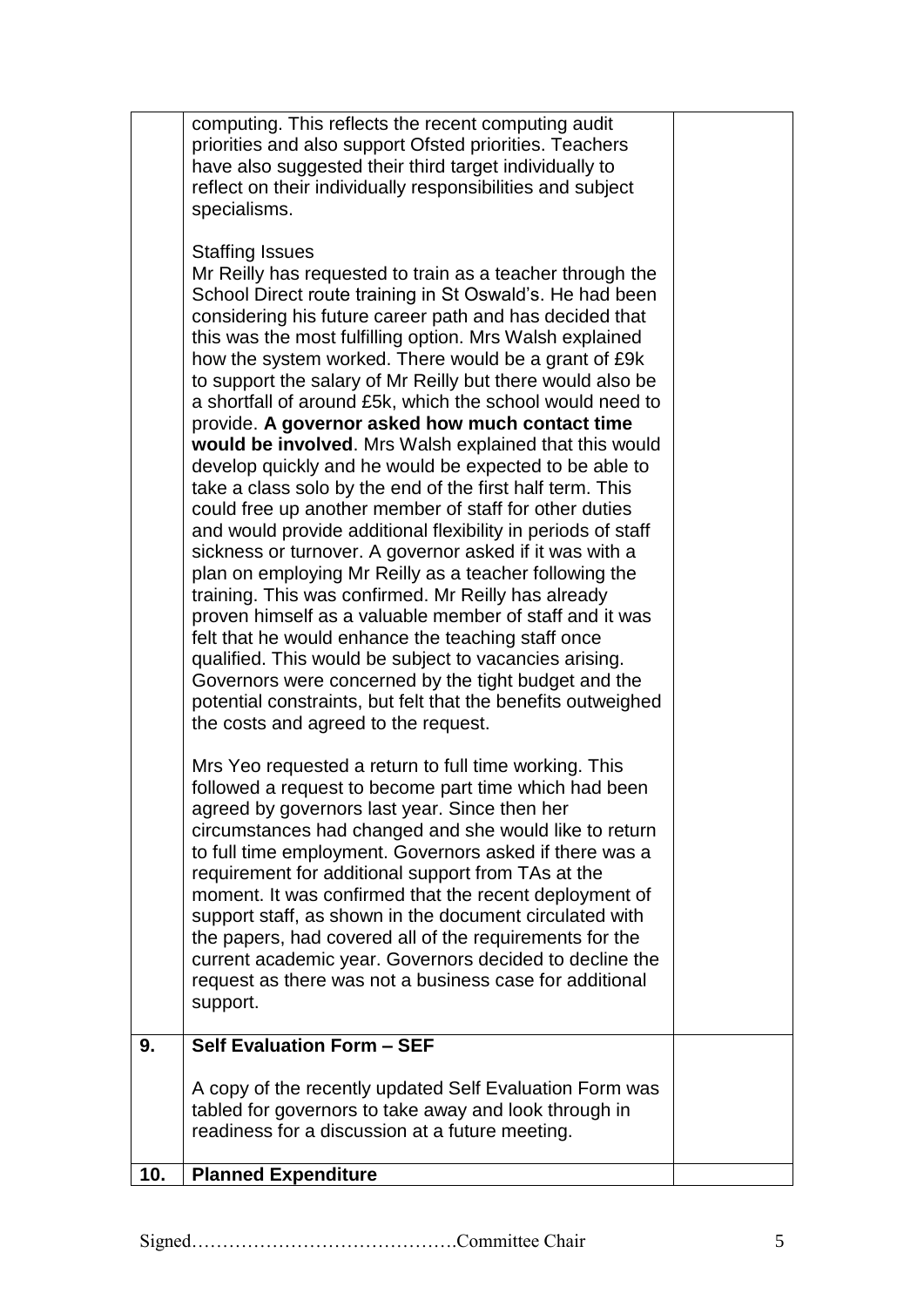|     | An order for Multi Function Devices for teachers to print<br>to, in order to reduce the cost of printer cartridges has<br>been placed. The machines should be in place in the<br>next week.<br>New screening has been installed along Montague Road<br>border. A much more resilient type of screen has been<br>used.<br>New gardeners have been appointed. The previous<br>company ceased trading for personal reasons. The new<br>company is Abbeyview and have a number of local<br>schools in their portfolio. |  |
|-----|--------------------------------------------------------------------------------------------------------------------------------------------------------------------------------------------------------------------------------------------------------------------------------------------------------------------------------------------------------------------------------------------------------------------------------------------------------------------------------------------------------------------|--|
| 11. | <b>Update on Catering</b>                                                                                                                                                                                                                                                                                                                                                                                                                                                                                          |  |
|     | The new service in the Infant building has been running<br>for over a term now and the quality of the food has<br>improved. However, there has been an increase in new<br>pupils, particularly in Reception bringing packed lunches,<br>this was not felt any connection to school food more to<br>the parents catering for children's choices.<br>A new cook has started in the Infant building.                                                                                                                  |  |
| 12. | <b>Policies for ratification</b>                                                                                                                                                                                                                                                                                                                                                                                                                                                                                   |  |
|     | The Staff Capability Policy, Pay Policy and Appraisal<br>Policy were distributed prior to the meeting. They were<br>based on the model policies provided by Liverpool HR<br>and alternative ones from CES. Governors discussed the<br>relative merits of using the Catholic Education Service<br>(CES) model policies rather than the Liverpool HR<br>models. CES policies have been agreed nationally and<br>link with the employment contracts issued by the school.                                             |  |
|     | The LA policies are very tight and prescriptive and fit well<br>with the performance management policy in place in the<br>school. Governors agreed to defer the decision on<br>adoption of these policies so that a direct comparison<br>could be made between the two versions.                                                                                                                                                                                                                                   |  |
|     | Charging Policy – This had been previously distributed.<br>No changes were proposed from the previous policy.<br>Governors agreed the policy.                                                                                                                                                                                                                                                                                                                                                                      |  |
|     | School Emergency Management Plan (SEMP) - This had<br>been previously distributed. A number of updates had<br>been included in the new document. Governors agreed<br>the plan.                                                                                                                                                                                                                                                                                                                                     |  |